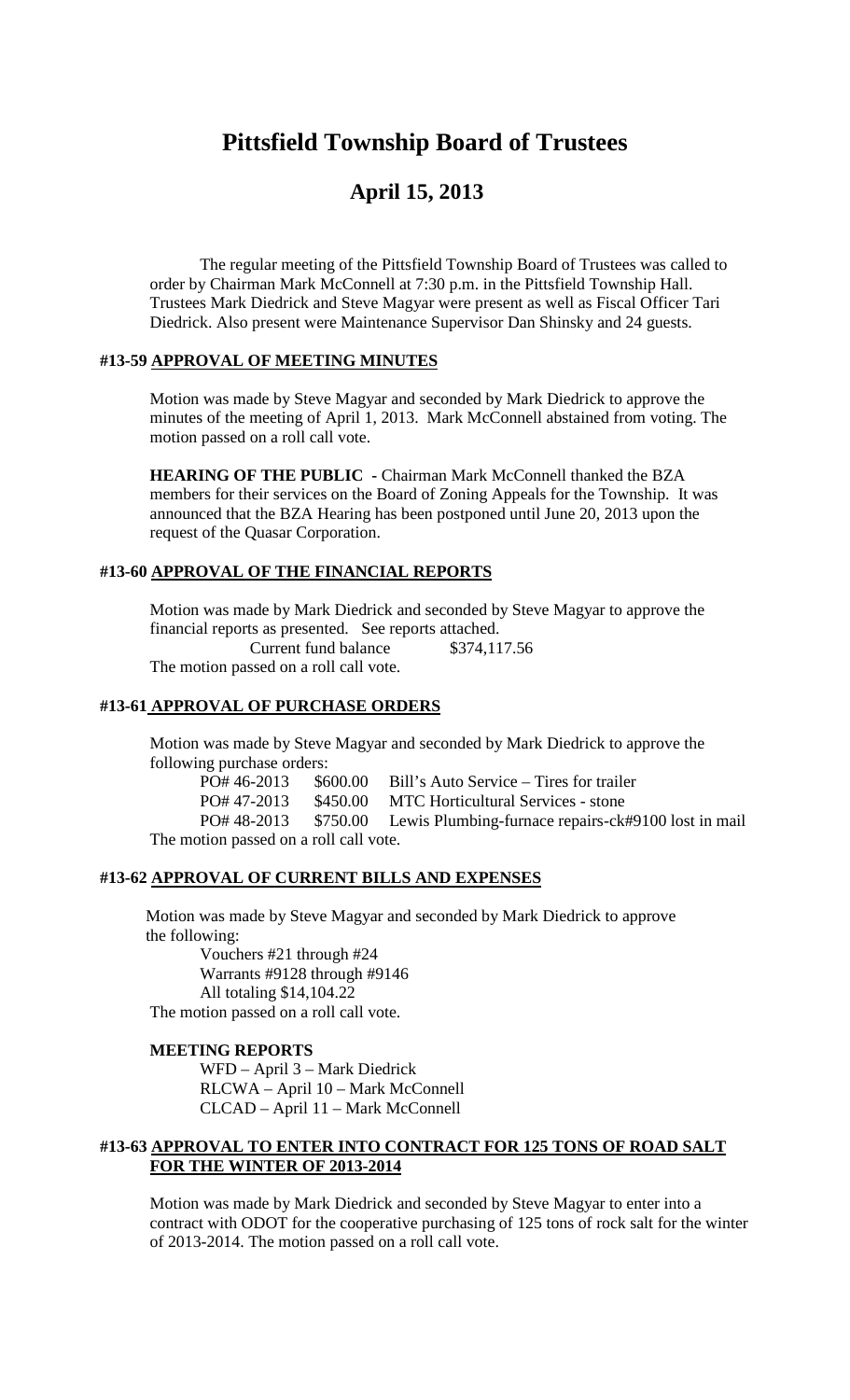#### **OLD BUSINESS –**

There was a discussion concerning the Trash Consortium project. A joint bidding survey is to be completed to gather information about trash pick-up within the area townships interested in the project.

### **#13-64 APPROVAL OF A RESOLUTION OPPOSING THE ANNEXATION OF THE LORAIN COUNTY JOINT VOCATIONAL SCHOOL TO THE CITY OF OBERLIN**

Motion was made by Mark Diedrick and seconded by Steve Magyar to approve the following statement in opposition of the annexation of the Lorain County Joint Vocational School to the City of Oberlin:

**We the Pittsfield Township Trustees are opposed to the annexation of the Lorain County Joint Vocational School to the City of Oberlin. This is the same position we negotiated with the present revenue sharing agreement with the City of Oberlin. We were not in favor of the City of Oberlin annexing the Vocational School then and at the present time.**

The motion passed on a roll call vote.

#### **NEW BUSINESS –**

## **#13-65 APPROVAL TO ALLOW SCOUT TROOP 414 TO CLEAN UP ROADSIDES FOR PRIDE DAY**

Motion was made by Mark Diedrick and seconded by Steve Magyar to allow Scout Troop 414 to clean up the roadsides for Pride Day. The motion passed on a roll call vote.

#### **#13-66 APPROVAL OF A PURCHASE ORDER TO OBTAIN A \$25.00 GIFT CARD FOR THE LCTA SPRING BANQUET**

Motion was made by Mark Diedrick and seconded by Mark McConnell to approve a purchase order to reimburse Steve Magyar for the purchase of a \$25.00 gift card to be used as a door prize for the LCTA Spring Banquet. The motion passed on a roll call vote.

The public quests were involved in a discussion of zoning rules within the Township. Bud Mohrman suggested that new provisions be added to the zoning rules to stop future zoning problems. Mark McConnell stated that the only way this Quasar project could have been stopped sooner would have been if we could have known what was happening on the property sooner. The Cease and Desist Order was issued as soon as it was discovered what was happening. There was a discussion concerning the damage done to adjacent properties. The question was raised as to how the residents might recoup the costs.